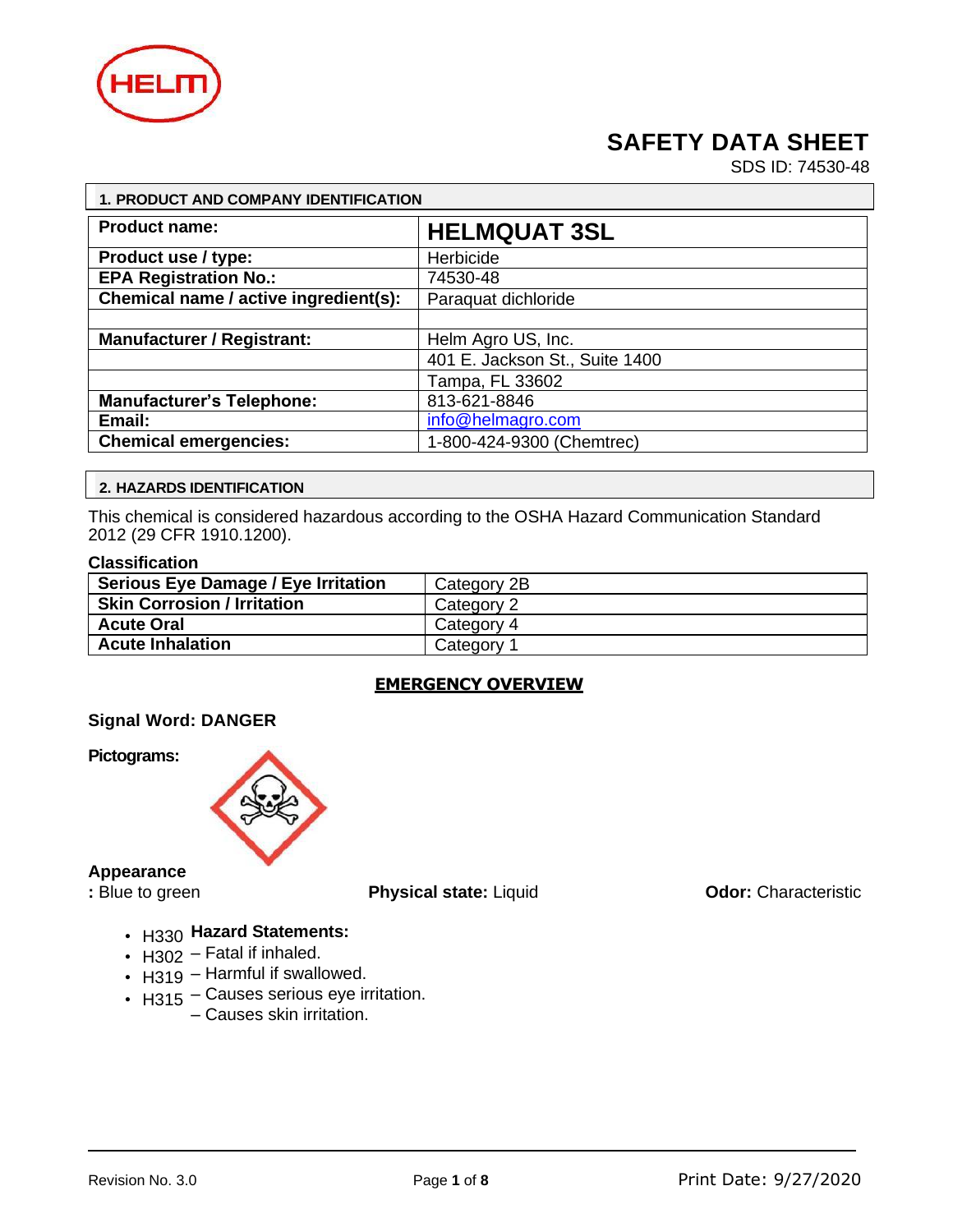**Precautionary Statements:**

- **Wash hands thoroughly after handling.**
- **Do not breathe mists, vapors or spray.**
- **In case of inadequate ventilation wear respiratory protection.**
- **Do not eat, drink or smoke when using this product.**
- **Wear eye or face protection. Wear protective gloves.**
- **Use only outdoors or in a well-ventilated areas. Use respirator if ventilation is inadequate.**
- **IF SWALLOWED: Call a POISON CENTER or doctor if you feel unwell. Rinse mouth.**
- **IF INHALED: Remove person to fresh air and keep comfortable for breathing. Immediately call a poison control center, doctor or 911. Treatment is urgent.**
- **IF IN EYES: Rinse cautiously for several minutes. Remove contact lenses if present and easy to do. Continue rinsing. If eye irritation persists get medical attention.**
- **IF ON SKIN: Wash with plenty of soap and water. If skin irritation or rash occurs get medical advice. Take off contaminated clothing and wash before reuse.**
- **IN CASE OF FIRE: Use water spray, alcohol resistant foam, dry chemical or carbon dioxide.**
- **Store locked up. Store in a cool well-ventilated place. Keep container tightly closed.**
- **Dispose of content and container in accordance with local and national regulations.**
- **Obtain special instructions before use. Do not handle until all safety precautions have been read and understood.**

**Other Information / Potential Hazards: May be harmful to aquatic life.**

| <b>3. COMPOSITION / INFORMATION ON INGREDIENTS</b>                   |                |           |
|----------------------------------------------------------------------|----------------|-----------|
| <b>Chemical Name</b>                                                 | <b>CAS No.</b> | Weight %  |
| Paraquat dichloride (1,1'-dimethyl-<br>4,4'-bipyridinium dichloride) | 1910-42-5      | 43.8      |
| <b>Ammonium chloride</b>                                             | 12125-02-9     | $1 - 5**$ |
| <b>Methyl alcohol</b>                                                | 67-56-1        | $1 - 5**$ |

**\*\*** *Exact concentration of components withheld as a trade secret.*

#### **4. FIRST AID MEASURES**

| If swallowed: | SPEED IS ESSENTIAL. Immediate medical attention is required. If<br>available, give an adsorbent such as activated charcoal, bentonite,<br>or Fuller's Earth.<br>Call a poison control center or doctor immediately for treatment<br>advice. Do not give anything by mouth to an unconscious person.<br>Have person sip glass of water if able to swallow.<br>Do not induce vomiting unless told to do so by a poison control<br>center or doctor. |
|---------------|---------------------------------------------------------------------------------------------------------------------------------------------------------------------------------------------------------------------------------------------------------------------------------------------------------------------------------------------------------------------------------------------------------------------------------------------------|
| If inhaled:   | Move person to fresh air.<br>The odor of this product is from the stenching agent, which has been<br>added, not from the paraquat.                                                                                                                                                                                                                                                                                                                |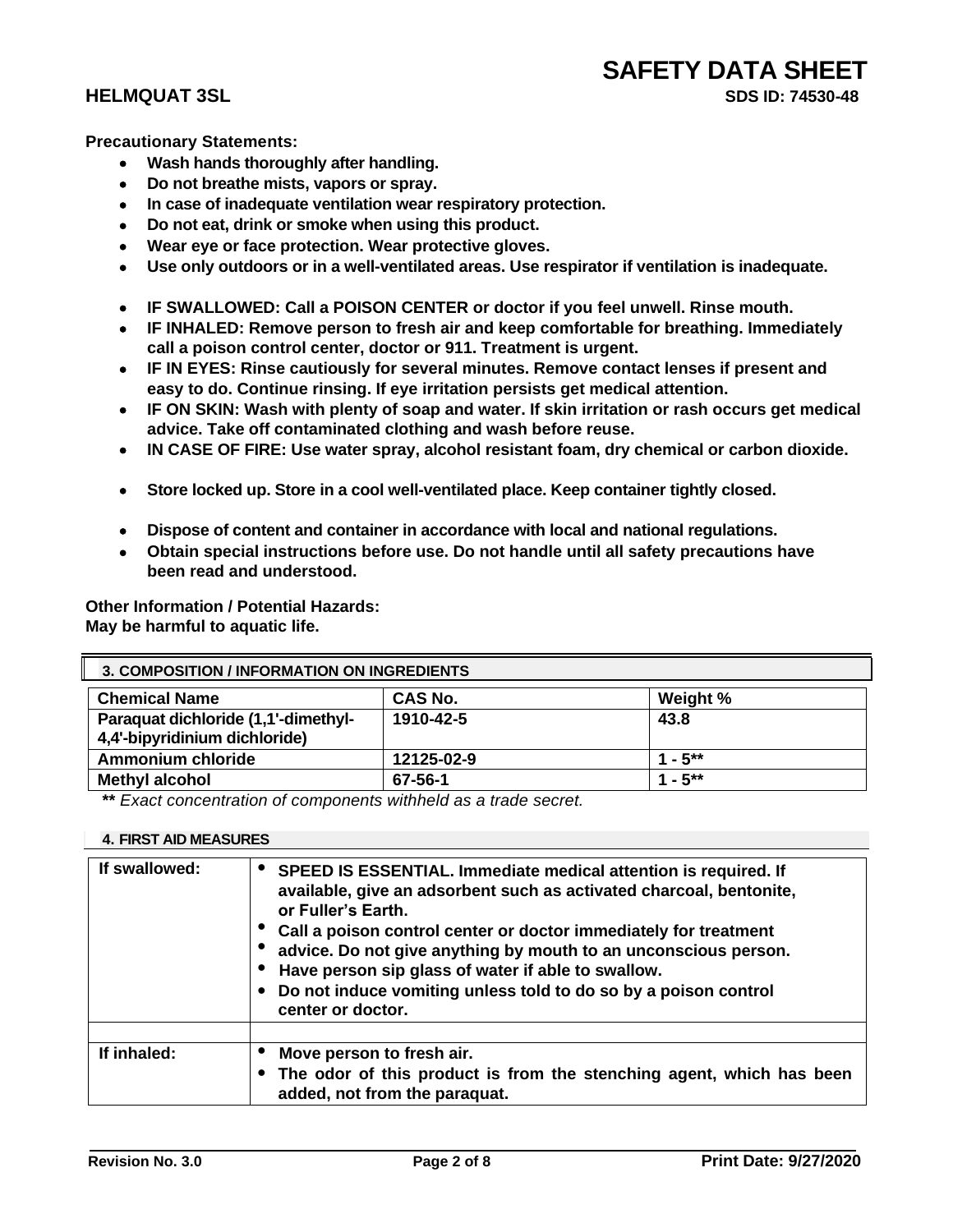# **SAFETY DATA SHEET**<br>
SDS ID: 74530-48

### **HELMQUAT 3SL**

|                            | If person is not breathing, call 911 or get medical help.<br>$\bullet$                                                                                                                                                                                                                                                                                                                                                                                                                                                                                                                                                                                                                                                                                                    |
|----------------------------|---------------------------------------------------------------------------------------------------------------------------------------------------------------------------------------------------------------------------------------------------------------------------------------------------------------------------------------------------------------------------------------------------------------------------------------------------------------------------------------------------------------------------------------------------------------------------------------------------------------------------------------------------------------------------------------------------------------------------------------------------------------------------|
|                            | Call a poison control center or doctor for further treatment advice.<br>$\bullet$                                                                                                                                                                                                                                                                                                                                                                                                                                                                                                                                                                                                                                                                                         |
| If in Eyes:                | Hold eye open and rinse gently with water for 15-20 minutes.<br>$\bullet$<br>Remove contact lenses, if present, after the first 5 minutes, then<br>$\bullet$<br>continue rinsing eye.<br>Call a poison control center or doctor for treatment advice.<br>$\bullet$                                                                                                                                                                                                                                                                                                                                                                                                                                                                                                        |
| If on skin or<br>clothing: | Remove contaminated clothing and shoes.<br>$\bullet$<br>Rinse skin with plenty of water for 15-20 minutes.<br>٠<br>Call a poison control center or for further treatment advice.<br>$\bullet$                                                                                                                                                                                                                                                                                                                                                                                                                                                                                                                                                                             |
| If swallowed:              | Call a poison control center or doctor immediately for treatment advice.<br>٠<br>Do not give any liquid to the person.<br>$\bullet$<br>Do not induce vomiting unless told to do so by a poison control center<br>$\bullet$<br>or doctor.<br>Do not give anything by mouth to an unconscious person.<br>$\bullet$                                                                                                                                                                                                                                                                                                                                                                                                                                                          |
| Note to<br>Physician:      | Administer either activated charcoal (100g for adults or 2g/kg body weight in<br>children) NOTE: The use of gastric lavage without administration of an<br>adsorbent has not shown any clinical benefit. Do not use supplemental oxygen.<br>Eye splashes from concentrated material should be treated by an eye specialist<br>after initial treatment. With the possibility of late onset corneal ulceration, it is<br>advised that patients with paraquat eye injuries are reviewed by<br>an eye specialist the day after first presentation.<br>Use treatment that is<br>appropriate for chemical burns. Intact skin is an effective barrier to paraquat,<br>however contact with irritated or cut skin or repeated contact with intact skin<br>may result in poisoning |

#### **5. FIRE-FIGHTING MEASURES**

| <b>Flammable properties:</b>                                                                                                                                                                              | Non-flammable.                                                                                                                                                                                                                                                                       |
|-----------------------------------------------------------------------------------------------------------------------------------------------------------------------------------------------------------|--------------------------------------------------------------------------------------------------------------------------------------------------------------------------------------------------------------------------------------------------------------------------------------|
| <b>Extinguishing media</b>                                                                                                                                                                                | Water spray, alcohol resistant foam, co <sub>2</sub> dry chemical.                                                                                                                                                                                                                   |
| Unsuitable extinguishing media:                                                                                                                                                                           | High pressure water streams.                                                                                                                                                                                                                                                         |
| <b>Firefighting measures:</b>                                                                                                                                                                             | Evacuate area. Use extinguishing media appropriate for<br>surrounding fire. Keep fire-exposed containers cool with<br>water spray. Do not allow contaminated firefighting<br>water and spillage to enter sewers, drains and<br>waterways. Contain run-off water with temporary dike. |
| Protective equipment and precautions Wear full protective firefighting gear including self-<br>for firefighters:<br>contained breathing apparatus pressure demand<br>(MSHA/NIOSH approved or equivalent). |                                                                                                                                                                                                                                                                                      |
| Hazardous decomposition products:                                                                                                                                                                         | Oxides of: carbon, chlorine and nitrogen. May release<br>irritating and toxic vapors due to thermal decomposition.                                                                                                                                                                   |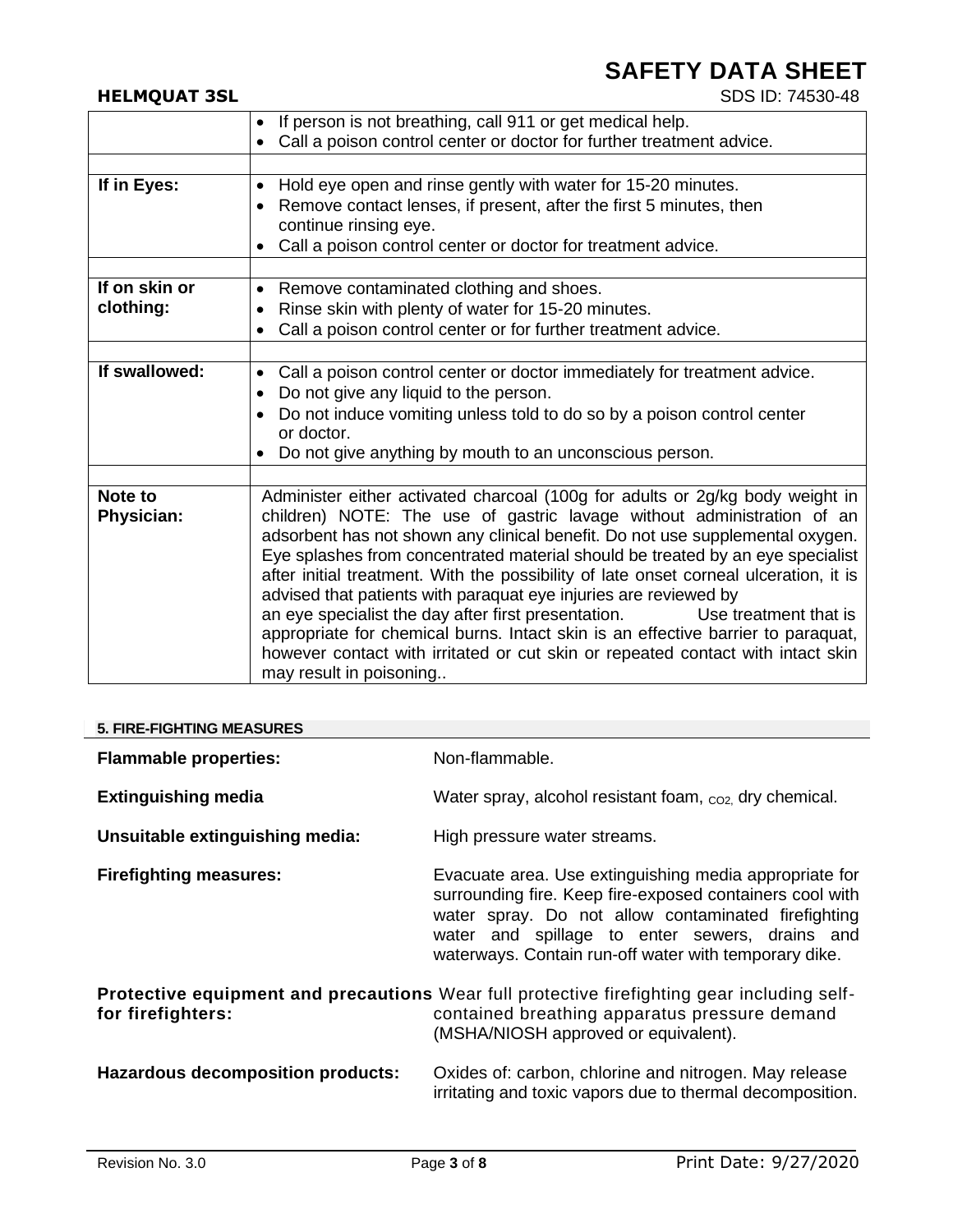### **HELMQUAT 3SL**

| <b>6. ACCIDENTAL RELEASE MEASURES</b> |                                                                                                                                                                                                                                                                                                                    |
|---------------------------------------|--------------------------------------------------------------------------------------------------------------------------------------------------------------------------------------------------------------------------------------------------------------------------------------------------------------------|
| <b>Personal precautions:</b>          | Wear protective gloves / clothing and eye protection.<br>Refer to section 8 for personal protective equipment.<br>Avoid contact with eyes, skin and clothing. Ensure<br>adequate ventilation. Isolate area and deny entry by<br>unnecessary people. Clean spill immediately.                                       |
| <b>Environmental precautions:</b>     | Prevent spillage from contaminating soil or entering<br>waterways, sewers, drains and confined areas.                                                                                                                                                                                                              |
| <b>Methods for containment:</b>       | Contain spill with inert material (e.g. sand, silica gel,<br>universal binder). Clean spills immediately.                                                                                                                                                                                                          |
| <b>Methods for cleanup:</b>           | Soak up entire area with inert absorbent material and<br>sweep or shovel into<br>properly labeled disposal<br>container. Wash area thoroughly with hard water and<br>Soak up wash water with additional<br>detergent.<br>absorbent and place in disposal container.<br>Seal<br>container and arrange for disposal. |
| 0.<br><b>HANDLING AND STORAGE</b>     |                                                                                                                                                                                                                                                                                                                    |
| Precautions for safe handling:        | Use only with adequate ventilation. Avoid contact with eyes,<br>skin and clothing. Wash thoroughly after handling. Do not<br>eat, drink, or smoke when using this product. Avoid<br>breathing vapors or spray mists.                                                                                               |
| Precautions for safe storage:         | Store and handle in accordance with all current regulations<br>and standards. Store in a tightly closed container. Store in a<br>cool, dry place. Store in a well-ventilated area. Keep away<br>from incompatible materials.                                                                                       |
| Incompatible storage situations:      | Separate pesticides during storage to prevent cross-<br>contamination of other pesticides, fertilizers, food, and feed.<br>Do not mix or store in aluminum containers or systems<br>having aluminum fittings.                                                                                                      |

#### **7. EXPOSURE CONTROL / PERSONAL PROTECTION**

### **Exposure Guidelines:**

|                     | <b>NIOSH</b>    | <b>ACGIH</b>        | <b>OSHA</b>     |
|---------------------|-----------------|---------------------|-----------------|
| Paraquat dichloride | $0.1$ mg/m3 REL | $0.5$ mg/m $3$ TLV- | $0.5$ mg/m3 PEL |
| $(1910 - 42 - 5)$   | respirable      | TWA as the cation   | respirable dust |
| Ammonium chloride   | 10 mg/m3 REL    | 10 mg/m3 TLV-TWA    | 10 mg/m3 TWA    |
| $(12125-02-9)$      | 20 mg/m3 STEL   | fume                | fume            |
| Methyl alcohol      | 260 mg/m3 REL   | 15 mg/L Biological  | 260 mg/m3 PEL   |
| $(67-56-1)$         |                 | exposure index      |                 |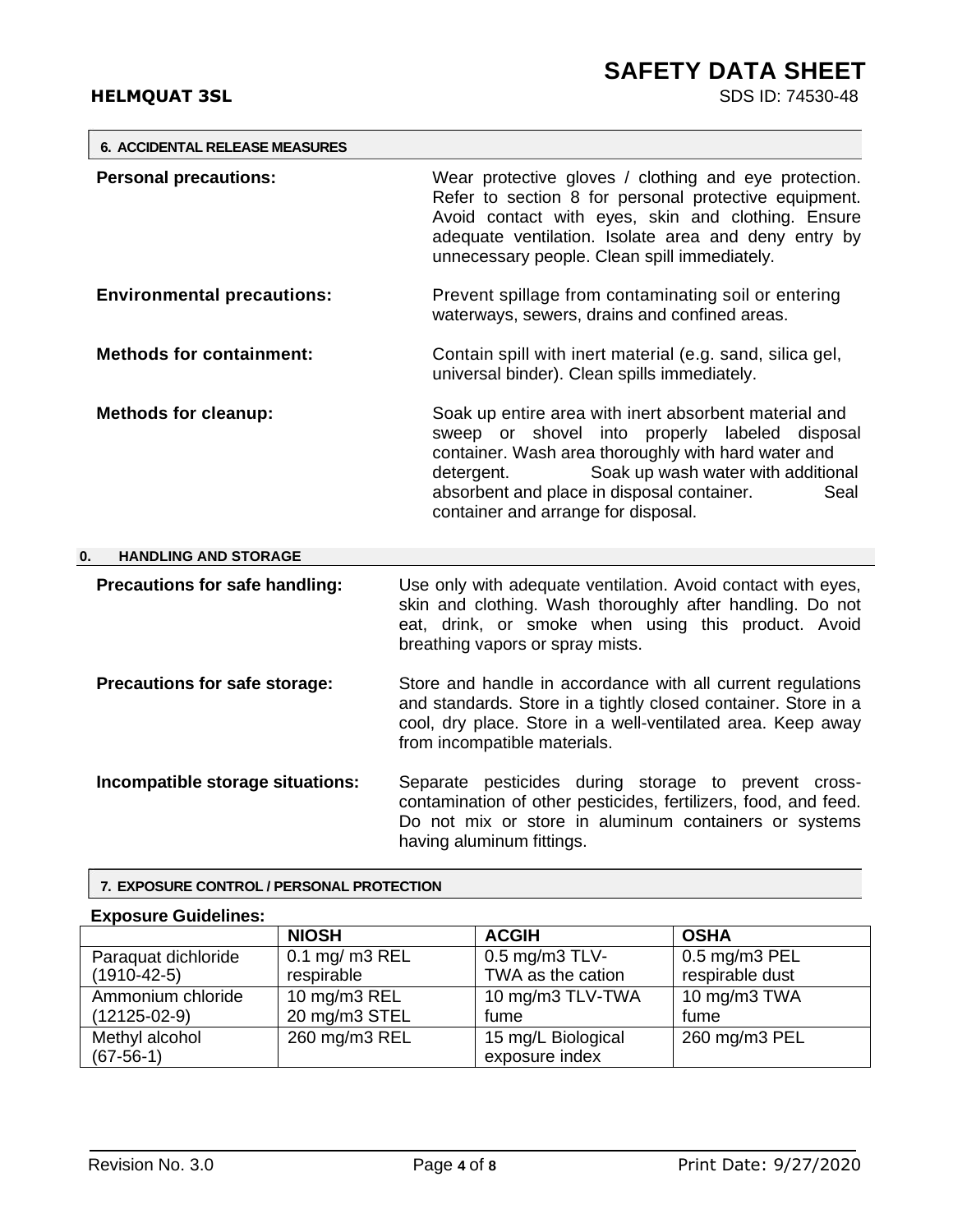### **HELMQUAT 3SL** SDS ID: 74530-48

Commercial applicators and/or on-farm applications should refer to the product label for personal protection equipment.

| <b>Engineering controls:</b>                            | Ensure adequate ventilation, especially in confined<br>areas. Provide emergency eye wash and/or quick<br>drench shower in work area. |
|---------------------------------------------------------|--------------------------------------------------------------------------------------------------------------------------------------|
| Personal protective equipment<br>Eye / face protection: | Wear chemical-tight goggles. If splashing is likely wear<br>a full face shield.                                                      |
| Body / skin protection:                                 | Long sleeved shirt, long pants, shoes plus socks.                                                                                    |
| <b>Hand protection:</b>                                 | Wear chemical resistant gloves / hand protection.                                                                                    |
| <b>Respiratory protection:</b>                          | If handling without sufficient ventilation, wear a mist<br>filtering NIOSH approved respirator with N, R P or HE<br>organic filters. |

| 9. PHYSICAL AND CHEMICAL PROPERTIES |                          |  |
|-------------------------------------|--------------------------|--|
| <b>Physical state:</b>              | Liquid                   |  |
| Appearance:                         | Blue to green            |  |
| Odor:                               | Characteristic, distinct |  |
| pH:                                 | 5.35                     |  |
| <b>Boiling point:</b>               | No information available |  |
| <b>Flash point:</b>                 | Non-flammable            |  |
| <b>Relative density:</b>            | 1.11 to 1.15 $q/ml$      |  |
| <b>Water solubility:</b>            | <b>Miscible</b>          |  |
| <b>Viscosity:</b>                   | No information available |  |
| Log pow:                            | No information available |  |

|  |  | <b>0. STABILITY AND REACTIVITY</b> |
|--|--|------------------------------------|
|--|--|------------------------------------|

**9. PHYSICAL AND CHEMICAL PROPERTIES**

| <b>Reactivity / chemical stability:</b> | Stable under normal temperature and conditions.                                        |
|-----------------------------------------|----------------------------------------------------------------------------------------|
| <b>Conditions / Materials to avoid:</b> | Keep away from heat, sparks and flame. Oxidizing<br>agents, aluminum, copper and zinc. |
| Hazardous decomposition products:       | Oxides of carbon, oxides of nitrogen and chloride.                                     |
| <b>Hazardous reactions:</b>             | Not expected under normal conditions of handling and<br>use.                           |

### **0. TOXICOLOGICAL INFORMATION**

**Product toxicology data:**  Acute dermal LD50: Rat LD<sub>50</sub>: >5000 mg/kg **Acute inhalation LC50:** Rat 4-hr LC<sub>50</sub>: <0.052 mg/l

Rat LD50: 1030 mg/kg **Eye irritation:** Moderately irritating to the eye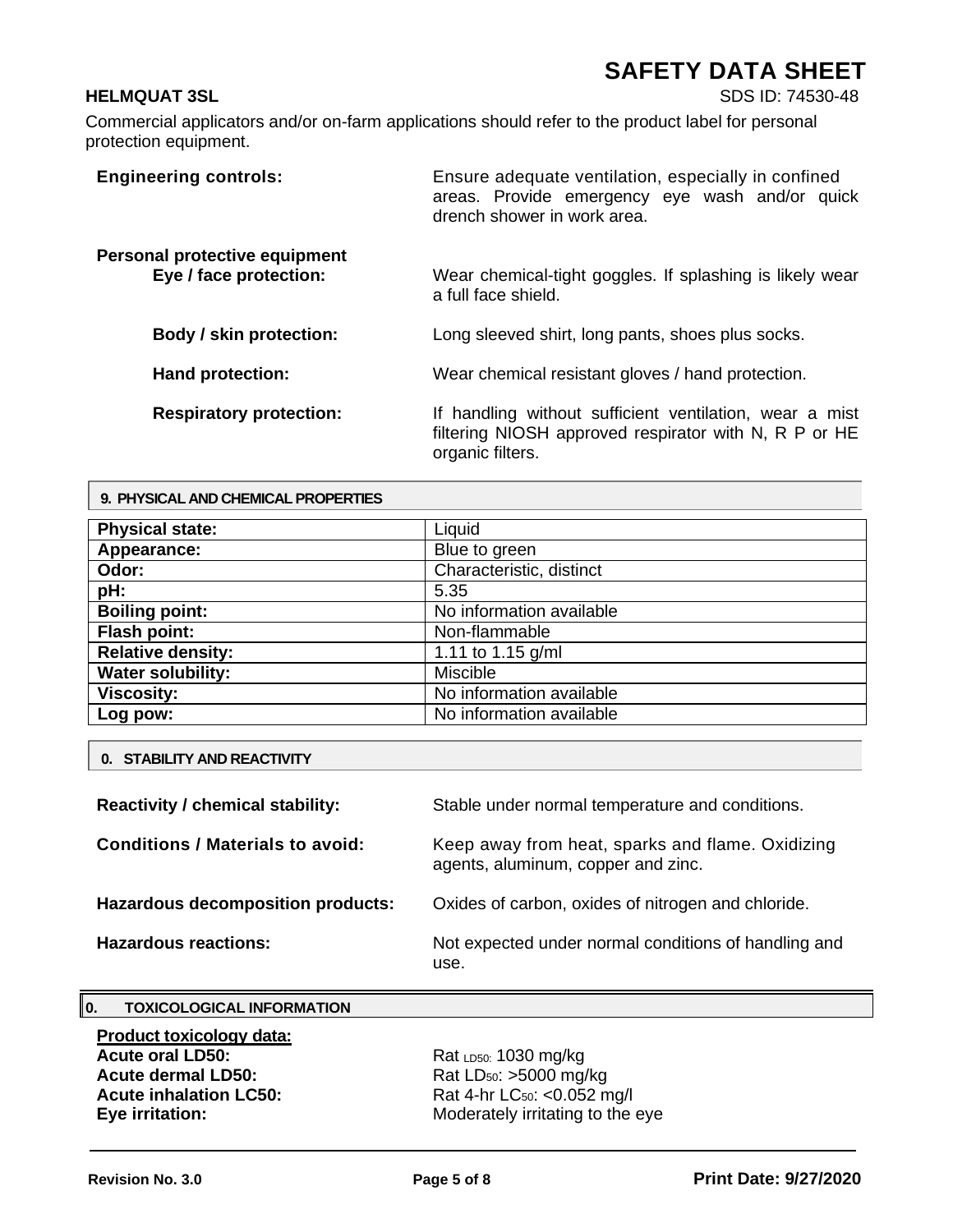## **SAFETY DATA SHEET**

| <b>HELMQUAT 3SL</b> | SDS ID: 74530-48 |
|---------------------|------------------|
|---------------------|------------------|

| <b>HELMQUAT 3SL</b> |  |  |
|---------------------|--|--|
|---------------------|--|--|

**Skin irritation:** Moderately irritating to skin. Sensitization: **Non-sensitizing in animal studies.** Non-sensitizing in animal studies. **Component toxicology:**  Paraquat dichloride (1910-42-5)

| <b>Acute oral LD50:</b>                                              | Rat LD <sub>50</sub> : 57 mg/kg                                         |
|----------------------------------------------------------------------|-------------------------------------------------------------------------|
| <b>Acute dermal LD50:</b>                                            | Rat LD <sub>50</sub> : 80 mg/kg                                         |
| <b>Acute dermal LD50:</b>                                            | Rabbit LD50: 325 mg/kg                                                  |
| Ammonium chloride (12125-02-9)                                       |                                                                         |
| <b>Acute oral LD50:</b>                                              | Rat LD <sub>50</sub> : 1410 mg/kg                                       |
| Methyl alcohol (67-56-1)                                             |                                                                         |
| <b>Acute oral LD50:</b>                                              | Rat LD <sub>50</sub> : 5628 mg/kg                                       |
| <b>Acute dermal LD50:</b>                                            | Rat LD <sub>50</sub> : 15800mg/kg                                       |
| <b>Acute inhalation LC50:</b>                                        | Rat 4-hr LC <sub>50</sub> : 83.2 mg/l                                   |
| <b>Acute inhalation LC50:</b>                                        | Rat 4-hr LC <sub>50</sub> : 64000 ppm                                   |
| Carcinogenicity:                                                     | No component of this product present at 0.1% or                         |
|                                                                      | greater is listed by IARC, OSHA, NIOSH or NTP.                          |
| <b>Mutagenic effects:</b>                                            | No information available                                                |
| 12. ECOLOGICAL INFORMATION                                           |                                                                         |
| <b>Environmental Hazards:</b>                                        | May be harmful to aquatic life. Do not apply directly to                |
|                                                                      | water, or to areas where surface water is present.                      |
| <b>Component Ecotoxicity:</b>                                        |                                                                         |
| Paraquat dichloride (1910-42-5)                                      |                                                                         |
| Fish:                                                                | 96-hr LC50 Cyprinus carpio: 15 mg/L static                              |
|                                                                      | 96-hr LC50 Lepomis macrochirus: 8.5-19 mg/L static                      |
|                                                                      | 96-hr LC50 Oncorhynchus mykiss: 11-19 mg/L static                       |
| Invertebrate:                                                        | 48-hr EC50 Daphnia magna: 9.1-12.2 mg/L static                          |
| Ammonium chloride (12125-02-9)                                       |                                                                         |
| Fish:                                                                | 24-hr LC50 Lepomis macrochirus: 725 mg/L                                |
|                                                                      | 96-hr LC50 Cyprinus carpio: 209 mg/L static                             |
| Invertebrate:                                                        | 24-hr EC50 Daphnia magna: 202 mg/L                                      |
| 0.<br><b>DISPOSAL</b>                                                |                                                                         |
| <b>Product disposal:</b>                                             | Wastes resulting from the use of this product that cannot be used or    |
|                                                                      | chemically reprocessed must be disposed of in a landfill approved for   |
|                                                                      | pesticide disposal or in accordance with applicable Federal, State or   |
|                                                                      | local procedures. Do not allow pesticide or rinse waters to enter or    |
|                                                                      | run off into storm drains, drainage ditches, gutters or surface waters. |
| <b>Container disposal:</b>                                           | Emptied container contains product residue. Observe all labeled         |
| safeguards until container is destroyed or recycled. Clean container |                                                                         |
|                                                                      | promptly after emptying.                                                |
|                                                                      |                                                                         |

|  | 0. TRANSPORT INFORMATION |                                                                                           |
|--|--------------------------|-------------------------------------------------------------------------------------------|
|  | U.S. DOT:                | UN2922, Corrosive liquids, toxic, n.o.s. (Paraquat dichloride), 8 (6.1),<br><b>PG III</b> |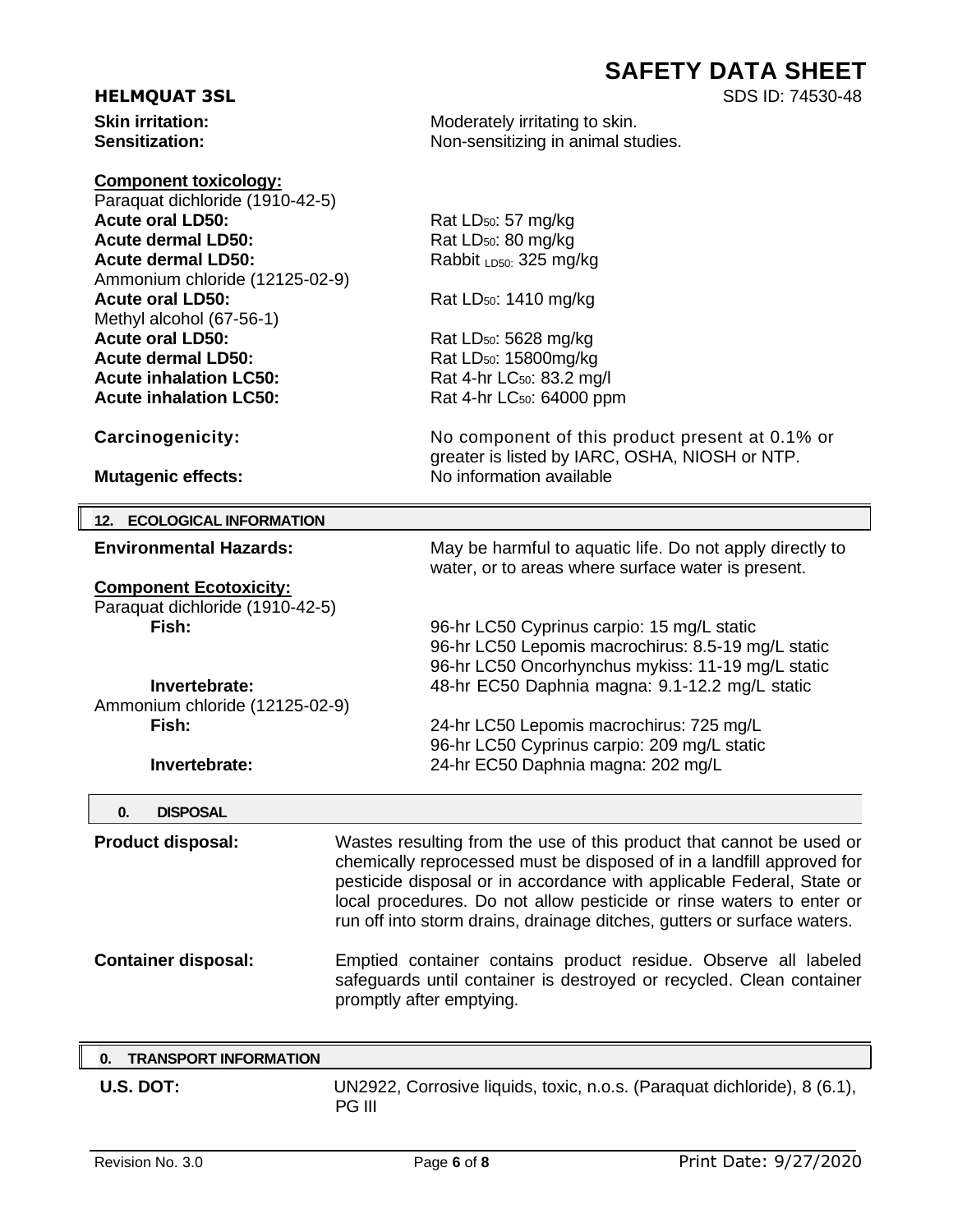#### See Section 15 for reportable quantity (RQ).

#### **15. REGULATORY INFORMATION**

#### U.S. Federal Regulations:

This chemical is a pesticide product registered by the Environmental Protection Agency and is subject to certain labeling requirements under federal pesticide law. These requirements differ from the classification criteria and hazard information required for safety data sheets, and for workplace labels of non-pesticide chemicals. Following is the hazard information as required on the pesticide label:

#### Signal word: DANGER EPA Registration No.: 74530-48

May be fatal if swallowed. Fatal if inhaled. Wear a dust/mist respirator as specified in the PPE section of this label. Corrosive. Causes irreversible eye damage. Wear protective eyewear. Harmful if absorbed through skin. Do not breathe spray mist. Do not get in eyes, or on skin or clothing. IMPORTANT: Inhalation is an unlikely route of exposure due to low vapor pressure and large spray droplet size, but mucosal irritation or nose bleeds may occur. Prolonged contact with this concentrated product can irritate your skin.

#### Personal Protective Equipment (PPE)

Applicators and other handlers (other than mixers and loaders) must wear: Long-sleeve shirt and long pants; Shoes plus socks; Protective eyewear (goggles, face shield, safety glasses). Chemical Resistant Gloves such as barrier laminate, butyl rubber, nitrile rubber, neoprene rubber, natural rubber, polyethylene, polyvinyl chloride (PVC), or Viton. A NIOSH approved particulate filtering respirator equipped with N, R or P class filter media. The respirator should have a NIOSH approval number prefix TC-84A.

Discard clothing and other absorbent materials that have been drenched or heavily contaminated with this product's concentrate. Do not reuse them. Follow manufacturer's instructions for cleaning/maintaining PPE. If no such instructions for washables exist, use detergent and hot water. Keep and wash PPE separately from other laundry.

#### Environmental Hazards

This product is toxic to wildlife. Do not apply directly to water, or to areas where surface water is present, or to intertidal areas below the mean high water mark. Do not contaminate water when cleaning equipment or disposing of equipment wash waters.

#### Physical and Chemical Hazards

This product is mildly corrosive to aluminum and produces hydrogen gas which may form a highly combustible gas mixture. Do not mix or store in containers, spray tanks, nurse tanks, or such systems made of aluminum or having aluminum fittings. This product is compatible with high density polyethylene and rubber lines steel containers.

| All components of this product are listed on or are<br>exempt from listing on the TSCA chemical inventory. |
|------------------------------------------------------------------------------------------------------------|
| Paraquat dichloride; RQ=10 pounds or 2.4 gallons                                                           |
| Acute health; Chronic health                                                                               |
| Paraquat dichloride; Methanol; Ammonium Chloride                                                           |
| Ammonium Chloride-5000 lb final RQ; 2270 kg final RQ                                                       |
| Methanol-5000 lb final RQ; 2270 kg final RQ                                                                |
|                                                                                                            |